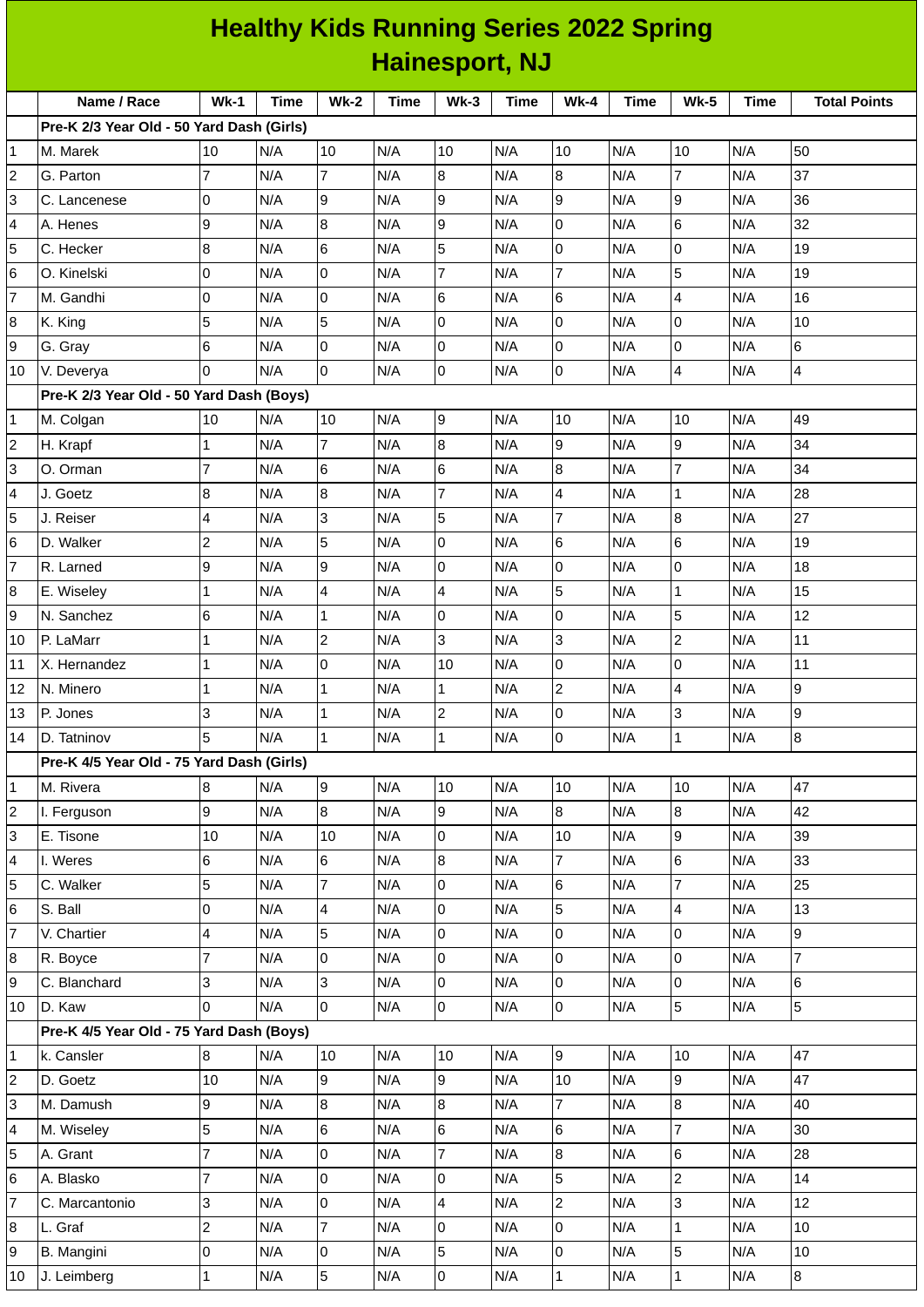## **Healthy Kids Running Series 2022 Spring Hainesport, NJ**

| 11                      | V. DiMartino                     | 1                        | N/A   | $\pmb{0}$      | N/A   | 3              | N/A   | 3                | N/A   | 1               | N/A   | $\bf{8}$                 |
|-------------------------|----------------------------------|--------------------------|-------|----------------|-------|----------------|-------|------------------|-------|-----------------|-------|--------------------------|
| 12                      | D. Myrida                        | $\Omega$                 | N/A   | $\pmb{0}$      | N/A   | 0              | N/A   | $\mathsf{O}$     | N/A   | 4               | N/A   | $\overline{4}$           |
| 13                      | A. Sarangi                       | $\Omega$                 | N/A   | $\overline{0}$ | N/A   | 0              | N/A   | $\overline{4}$   | N/A   | $\overline{0}$  | N/A   | $\overline{\mathcal{A}}$ |
|                         | Challenger - 75 Yard Dash (Boys) |                          |       |                |       |                |       |                  |       |                 |       |                          |
| $\mathbf{1}$            | L. DuBois                        | 10                       | N/A   | $10\,$         | N/A   | 10             | N/A   | 10               | N/A   | 10              | N/A   | 50                       |
| $\overline{c}$          | R. Parton                        | 9                        | N/A   | 9              | N/A   | 9              | N/A   | $\overline{9}$   | N/A   | $\overline{9}$  | N/A   | 45                       |
|                         | Kindergarten - 1/4 Mile (Girls)  |                          |       |                |       |                |       |                  |       |                 |       |                          |
| 1                       | E. Caraballo                     | 10                       | 01:58 | 9              | 01:52 | 9              | 02:05 | $\boldsymbol{8}$ | 01:49 | $\overline{8}$  | 01:49 | 44                       |
| $\overline{c}$          | A. Harris                        | 8                        | 02:22 | $\overline{8}$ | 02:09 | 8              | 02:23 | $\overline{7}$   | 02:01 | $\overline{7}$  | 02:04 | 38                       |
| 3                       | A. Bah                           | 0                        | N/A   | 10             | 01:47 | 0              | N/A   | 10               | 01:33 | 10              | 01:40 | 30                       |
| 4                       | D. Legato                        | 0                        | N/A   | 0              | N/A   | 10             | 01:53 | 9                | 01:43 | 9               | 01:46 | 28                       |
| 5                       | A. Carollo                       | 6                        | 02:28 | $\overline{7}$ | 02:12 | 6              | 02:27 | 3                | 02:16 | 3               | 02:14 | 25                       |
| 6                       | A. Saunders                      | $\overline{7}$           | 02:25 | 0              | N/A   | $\overline{7}$ | 02:25 | 4                | 02:11 | 5               | 02:10 | 23                       |
| $\overline{7}$          | I. Gourley                       | $\overline{\mathbf{4}}$  | 02:45 | 5              | 02:25 | 0              | N/A   | $6\phantom{.}$   | 02:06 | 6               | 02:09 | 21                       |
| 8                       | M. Krapf                         | 6                        | 02:28 | $6\phantom{.}$ | 02:24 | $\overline{4}$ | 02:33 | $\overline{c}$   | 02:21 | $\overline{2}$  | 02:23 | 20                       |
| 9                       | E. Kinelski                      | 0                        | N/A   | 0              | N/A   | 6              | 02:27 | 5                | 02:10 | 4               | 02:11 | 15                       |
| 10                      | M. Navas                         | 9                        | 02:17 | l0             | N/A   | 0              | N/A   | $\mathsf{O}$     | N/A   | $\overline{0}$  | N/A   | 9                        |
|                         | Kindergarten - 1/4 Mile (Boys)   |                          |       |                |       |                |       |                  |       |                 |       |                          |
| 1                       | J. Marek                         | 10                       | 01:52 | 10             | 01:45 | 10             | 01:50 | 9                | 01:48 | 9               | 01:47 | 48                       |
| $\overline{\mathbf{c}}$ | Q. Hayes                         | 6                        | 02:16 | 9              | 01:57 | 5              | 02:05 | $\overline{4}$   | 02:11 | $\overline{7}$  | 02:00 | 31                       |
| 3                       | B. Ormsby                        | 8                        | 02:03 | $\overline{7}$ | 02:03 | 3              | 02:15 | $\overline{7}$   | 02:09 | 4               | 02:12 | 29                       |
| 4                       | M. Loveland                      | $\overline{7}$           | 02:04 | 4              | 02:11 | 7              | 02:02 | 5                | 02:10 | $6\overline{6}$ | 02:09 | 29                       |
| 5                       | C. Renard                        | 0                        | N/A   | $\pmb{0}$      | N/A   | 9              | 01:51 | 10               | 01:46 | 10              | 01:46 | 29                       |
| 6                       | O. Girman                        | 5                        | 02:20 | $\,6$          | 02:06 | $\overline{7}$ | 02:02 | $\overline{7}$   | 02:09 | $\overline{0}$  | N/A   | 25                       |
| $\overline{7}$          | N. Hartsough                     | 0                        | N/A   | $\pmb{0}$      | N/A   | 8              | 01:53 | 8                | 01:56 | $\bf{8}$        | 01:54 | 24                       |
| 8                       | L. Girman                        | $\overline{\mathcal{L}}$ | 02:21 | $\bf 8$        | 01:59 | $\mathbf{1}$   | 02:45 | 3                | 02:12 | 0               | N/A   | 16                       |
| 9                       | T. Conklyn                       | 3                        | 02:22 | 3              | 02:13 | 2              | 02:19 | 0                | N/A   | 6               | 02:09 | 14                       |
| 10                      | H. Martin                        | 0                        | N/A   | 5              | 02:07 | $\overline{4}$ | 02:12 | $\overline{c}$   | 02:15 | 3               | 02:16 | 14                       |
| 11                      | B. Cook                          | 9                        | 01:57 | 0              | N/A   | 0              | N/A   | 0                | N/A   | 0               | N/A   | $\boldsymbol{9}$         |
| 12                      | H. McNally                       | $\overline{c}$           | 02:23 | 1              | 02:43 | 1              | 02:50 | $\mathbf{1}$     | 02:53 | $\overline{2}$  | 02:20 | $\overline{7}$           |
| 13                      | E. Myers                         | $\mathbf{1}$             | 02:49 | $\overline{c}$ | 02:31 | 0              | N/A   | $\pmb{0}$        | N/A   | $\mathbf{1}$    | 02:41 | $\overline{\mathcal{L}}$ |
| 14                      | D. Kreibick                      | $\mathbf{1}$             | 02:43 | $\mathbf{1}$   | 02:44 | $\overline{0}$ | N/A   | $\overline{1}$   | 02:25 | $\overline{0}$  | N/A   | 3                        |
|                         | 1st Grade - 1/4 Mile (Girls)     |                          |       |                |       |                |       |                  |       |                 |       |                          |
| $\mathbf{1}$            | C. Meeks                         | 9                        | 02:02 | 10             | 01:52 | 10             | 02:02 | 10               | 01:55 | 9               | 01:58 | 48                       |
| $\overline{\mathbf{c}}$ | K. Guo                           | 6                        | 02:08 | 9              | 01:59 | 8              | 02:05 | 8                | 02:02 | $\overline{7}$  | 02:03 | 38                       |
| 3                       | I. Cansler                       | 5                        | 02:13 | $\overline{7}$ | 02:10 | 9              | 02:03 | 6                | 02:09 | 5               | 02:12 | 32                       |
| 4                       | A. Poinsett                      | 7                        | 02:06 | 8              | 02:01 | 6              | 02:07 | 5                | 02:11 | 6               | 02:04 | 32                       |
| 5                       | L. Wach                          | 8                        | 02:03 | 0              | N/A   | 7              | 02:06 | $\overline{7}$   | 02:05 | 8               | 02:01 | 30                       |
| 6                       | L. Conklyn                       | $\overline{\mathcal{L}}$ | 02:47 | 6              | 02:53 | 5              | 02:32 | 0                | N/A   | 4               | 02:29 | 19                       |
| $\overline{7}$          | K. Rao                           | 0                        | N/A   | 0              | N/A   | 0              | N/A   | 9                | 01:59 | 10              | 01:49 | 19                       |
| 8                       | B. Boyce                         | 10                       | 01:57 | $\overline{0}$ | N/A   | 0              | N/A   | $\overline{0}$   | N/A   | O               | N/A   | 10                       |
|                         | 1st Grade - 1/4 Mile (Boys)      |                          |       |                |       |                |       |                  |       |                 |       |                          |
| 1                       | X. hernandez                     | 8                        | 01:43 | 10             | 01:36 | 9              | 01:46 | 10               | 01:32 | 10              | 01:31 | 47                       |
| $\overline{c}$          | D. Bilyeu                        | 9                        | 01:39 | 9              | 01:40 | 10             | 01:40 | 9                | 01:38 | $\overline{9}$  | 01:35 | 46                       |
| 3                       | C. Ormsby                        | 10                       | 01:38 | 8              | 01:43 | 8              | 01:50 | 8                | 01:42 | $\overline{7}$  | 01:39 | 41                       |
| 4                       | E. Carpenter                     | $\overline{7}$           | 01:53 | $\overline{7}$ | 01:44 | 0              | N/A   | $6\phantom{.}$   | 01:47 | 6               | 01:45 | 26                       |
| 5                       | H. Pereira                       | $\overline{c}$           | 02:01 | 5              | 01:54 | $\overline{7}$ | 01:56 | 5                | 01:48 | 5               | 01:50 | 24                       |
| 6                       | E. Rivera                        | 0                        | N/A   | 6              | 01:48 | 0              | N/A   | $\overline{7}$   | 01:46 | 8               | 01:38 | 21                       |
| $\overline{7}$          | M. Henderson                     | 4                        | 01:57 | $\overline{3}$ | 01:56 | 6              | 02:03 | $\overline{3}$   | 01:52 | 4               | 02:03 | 20                       |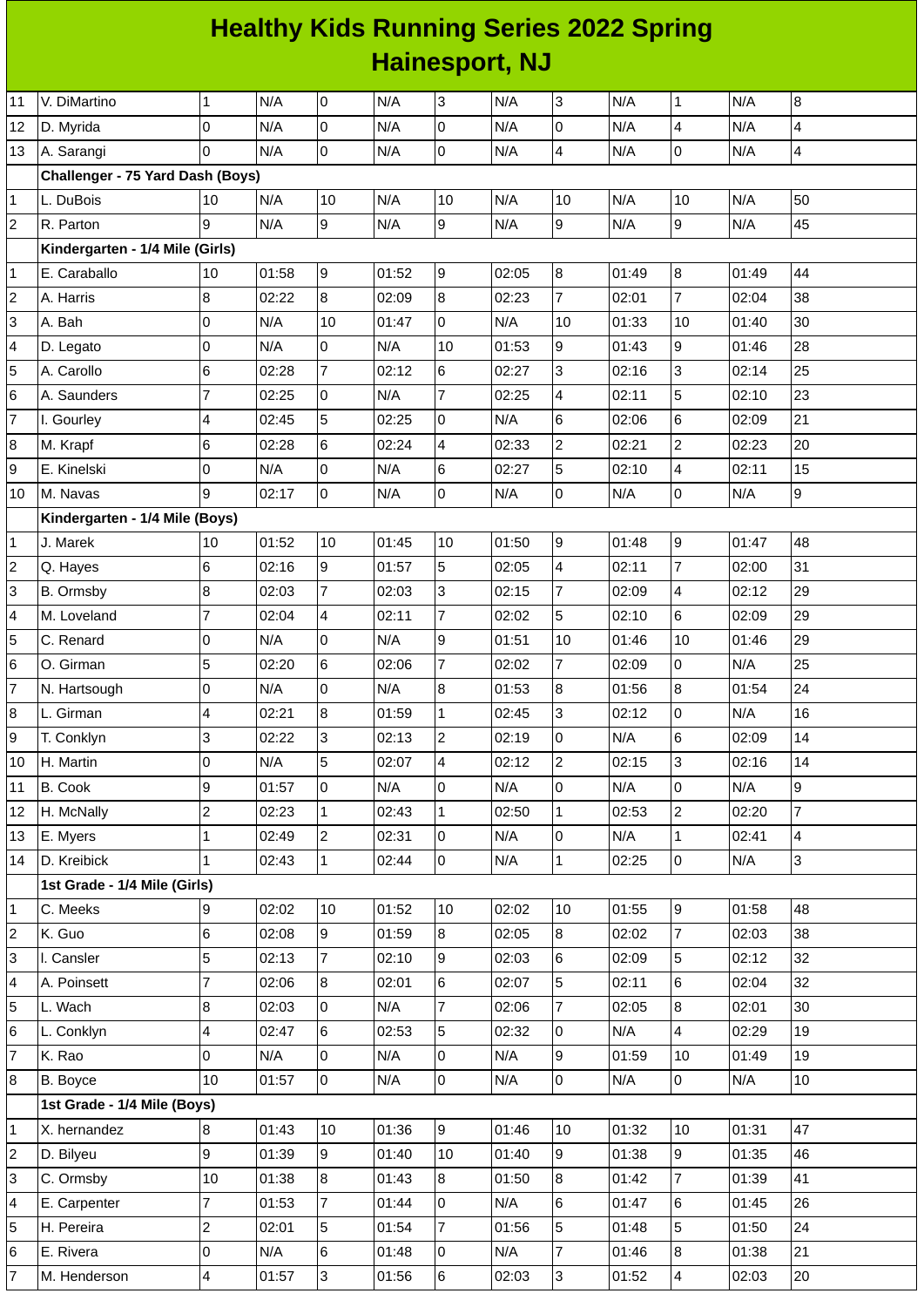## **Healthy Kids Running Series 2022 Spring Hainesport, NJ**

| 8                       | M. King                            | 5              | 01:55 | $\mathbf{1}$   | 02:05 | 5              | 02:05 | 4              | 01:51 | 0              | N/A   | 15                       |
|-------------------------|------------------------------------|----------------|-------|----------------|-------|----------------|-------|----------------|-------|----------------|-------|--------------------------|
| 9                       | P. Carlton                         | 3              | 01:58 | 4              | 01:55 | 4              | 02:07 | $\overline{c}$ | 02:01 | 0              | N/A   | 13                       |
| 10                      | L. Breining                        | $\mathbf{1}$   | 02:07 | $\mathbf{1}$   | 01:59 | 4              | 02:07 | $\mathbf{1}$   | 02:11 | $\overline{2}$ | 02:04 | $\overline{9}$           |
| 11                      | K. McGill                          | 6              | 01:54 | $\overline{c}$ | 01:57 | O              | N/A   | 0              | N/A   | 0              | N/A   | $\bf{8}$                 |
| 12                      | A. Hamse                           | 0              | N/A   | $\mathbf{1}$   | 02:07 | $\mathbf{2}$   | 02:35 | $\mathbf 1$    | 02:29 | $\overline{c}$ | 02:04 | $\,6$                    |
| 13                      | B. Leimberg                        | $\mathbf{1}$   | 02:03 | $\mathbf{1}$   | 02:15 | O              | N/A   | $\mathbf{1}$   | 02:03 | $\mathbf{1}$   | 02:15 | $\overline{4}$           |
| 14                      | G. Carollo                         | $\mathbf{1}$   | 02:24 | $\mathbf{1}$   | 02:16 | $\mathbf 1$    | 02:42 | $\mathbf 1$    | 02:30 | 0              | N/A   | $\overline{\mathcal{L}}$ |
| 15                      | V. Deverya                         | 0              | N/A   | 0              | N/A   | 0              | N/A   | $\overline{0}$ | N/A   | 4              | 02:03 | 4                        |
| 16                      | D. Chakka                          | 0              | N/A   | 0              | N/A   | O              | N/A   | $\overline{0}$ | N/A   | $\mathbf{1}$   | 02:12 | $\mathbf{1}$             |
|                         | 2nd & 3rd Grade - 1/2 Mile (Girls) |                |       |                |       |                |       |                |       |                |       |                          |
| $\mathbf 1$             | A. Caraballo                       | 10             | 03:37 | 10             | 03:45 | 10             | 03:53 | 10             | 03:47 | 10             | 03:51 | 50                       |
| $\overline{c}$          | E. Collins                         | $\overline{7}$ | 04:42 | $\overline{7}$ | 04:49 | $\overline{8}$ | 05:21 | $\overline{7}$ | 04:36 | $\overline{7}$ | 04:34 | 36                       |
| 3                       | M. Collins                         | $\overline{c}$ | 05:13 | 5              | 05:09 | 9              | 05:07 | 9              | 04:18 | $\overline{8}$ | 04:20 | 33                       |
| 4                       | E. Thompson                        | 8              | 04:21 | 8              | 04:16 | $\mathbf 0$    | N/A   | 8              | 04:25 | 9              | 04:07 | 33                       |
| 5                       | M. Wingo                           | 9              | 04:05 | 9              | 03:51 | l0             | N/A   | 0              | N/A   | 0              | N/A   | 18                       |
| 6                       | C. Guenther                        | 4              | 04:46 | 6              | 05:04 | 0              | N/A   | 0              | N/A   | 6              | 04:41 | 16                       |
| $\overline{7}$          | V. Henes                           | 6              | 04:43 | 5              | 05:09 | O              | N/A   | 0              | N/A   | 5              | 04:53 | 16                       |
| 8                       | F. Yankosky                        | $\mathbf{1}$   | 05:22 | 5              | 05:09 | $\overline{0}$ | N/A   | 6              | 04:54 | 0              | N/A   | 12                       |
| 9                       | H. MacGregor                       | 5              | 04:45 | $\mathbf{1}$   | 06:37 | 0              | N/A   | 4              | 07:20 | 0              | N/A   | 10                       |
| 10                      | C. Kreibick                        | $\mathbf{1}$   | 06:20 | $\mathbf{1}$   | 06:11 | O              | N/A   | 5              | 05:51 | 0              | N/A   | $\overline{7}$           |
| 11                      | S. Blanchard                       | 3              | 04:50 | $\overline{c}$ | 05:45 | $\overline{0}$ | N/A   | $\overline{0}$ | N/A   | 0              | N/A   | 5                        |
|                         | 2nd & 3rd Grade - 1/2 Mile (Boys)  |                |       |                |       |                |       |                |       |                |       |                          |
| 1                       | J. Weres                           | 10             | 03:19 | $8\,$          | 03:29 | 8              | 03:42 | 10             | 03:20 | 10             | 03:14 | 46                       |
| $\overline{\mathbf{c}}$ | C. Legato                          | 0              | N/A   | 9              | 03:26 | 10             | 03:29 | 9              | 03:23 | 9              | 03:20 | 37                       |
| 3                       | D. Harris                          | 3              | 04:00 | $\overline{7}$ | 03:44 | 9              | 03:38 | $\overline{7}$ | 03:34 | $\bf{8}$       | 03:28 | 34                       |
| 4                       | N. Girman                          | 9              | 03:42 | 10             | 03:22 | 0              | N/A   | 6              | 03:48 | 0              | N/A   | 25                       |
| 5                       | J. Meile                           | 5              | 03:59 | 3              | 04:05 | $\overline{7}$ | 03:47 | 0              | N/A   | 6              | 03:50 | 21                       |
| 6                       | E. McRae                           | $\mathbf 1$    | 04:20 | 6              | 03:52 | 6              | 03:53 | $\mathbf 1$    | 04:45 | 5              | 03:54 | 19                       |
| $\overline{7}$          | S. Martin                          | 6              | 03:58 | $\mathbf{1}$   | 04:52 | $\overline{4}$ | 04:10 | $\overline{3}$ | 03:57 | $\overline{4}$ | 03:55 | 18                       |
| 8                       | <b>B.</b> StJuste                  | 8              | 03:47 | 4              | 03:54 | $\overline{c}$ | 04:32 | $\overline{4}$ | 03:55 | 0              | N/A   | 18                       |
| 9                       | J. Hartsough                       | 0              | N/A   | 0              | N/A   | 5              | 04:02 | 5              | 03:50 | $\overline{7}$ | 03:40 | 17                       |
| 10                      | J. Carlton                         | $\overline{7}$ | 03:56 | 0              | N/A   | 0              | N/A   | 8              | 03:32 | 0              | N/A   | 15                       |
| 11                      | A. King                            | $\overline{c}$ | 04:10 | 5              | 03:53 | 3              | 04:20 | $\overline{c}$ | 04:05 | $\overline{0}$ | N/A   | 12                       |
| 12                      | E. Blasko                          | 5              | 03:59 | 0              | N/A   | $\mathbf 1$    | 04:38 | $\mathbf{1}$   | 04:07 | 3              | 04:15 | 10                       |
| 13                      | D. Ball                            | $\mathbf{1}$   | 04:21 | $\overline{c}$ | 04:27 | $\mathbf{1}$   | 04:46 | $\mathbf{1}$   | 04:55 | $\mathbf{1}$   | 05:20 | 6                        |
| 14                      | M. Guerrero                        | 0              | N/A   | $\mathbf{1}$   | 06:01 | $\mathbf 1$    | 05:31 | $\mathbf 1$    | 05:52 | $\mathbf{1}$   | 06:00 | $\overline{4}$           |
| 15                      | J. Renard                          | 0              | N/A   | 0              | N/A   | $\mathbf{1}$   | 04:53 | $\mathbf{1}$   | 05:02 | $\overline{c}$ | 04:20 | $\overline{4}$           |
| 16                      | E. Myers                           | $\mathbf{1}$   | 04:25 | $\mathbf{1}$   | 04:31 | 0              | N/A   | $\overline{0}$ | N/A   | $\mathbf{1}$   | 04:30 | $\overline{3}$           |
| 17                      | A. Siddiqui                        | $\mathbf{1}$   | 04:53 | $\mathbf{1}$   | 04:38 | l0             | N/A   | $\overline{0}$ | N/A   | $\mathbf{1}$   | 04:38 | $\mathsf{3}$             |
| 18                      | T. Tisone                          | $\mathbf 1$    | 04:51 | $\mathbf{1}$   | 04:57 | 0              | N/A   | $\overline{0}$ | N/A   | $\mathbf{1}$   | 04:48 | $\overline{3}$           |
| 19                      | M. Terrell- Brown                  | $\mathbf{1}$   | 04:56 | 0              | N/A   | 0              | N/A   | $\mathbf{1}$   | 05:15 | 0              | N/A   | $\overline{2}$           |
| 20                      | A. Surendar                        | 0              | N/A   | $\overline{0}$ | N/A   | $\overline{0}$ | N/A   | $\overline{0}$ | N/A   | $\mathbf{1}$   | 04:44 | $\mathbf{1}$             |
|                         | 4th & 5th Grade - 1 Mile (Girls)   |                |       |                |       |                |       |                |       |                |       |                          |
| 1                       | C. Green                           | 8              | 14:15 | 9              | 16:47 | 9              | 19:34 | 9              | 12:34 | 10             | 12:14 | 45                       |
| 2                       | E. Schork                          | 9              | 11:38 | $\mathsf{O}$   | N/A   | $10\,$         | 11:18 | 10             | 10:45 | 0              | N/A   | 29                       |
| 3                       | M. Ferrara                         | 0              | N/A   | 10             | 13:11 | 0              | N/A   | $\overline{0}$ | N/A   | 0              | N/A   | 10                       |
| 4                       | L. White                           | 10             | 09:43 | $\mathsf{O}$   | N/A   | l0             | N/A   | $\overline{0}$ | N/A   | 0              | N/A   | 10                       |
|                         | 4th & 5th Grade - 1 Mile (Boys)    |                |       |                |       |                |       |                |       |                |       |                          |
| 1                       | M. Golenda                         | $10\,$         | 06:45 | 10             | 07:05 | 10             | 07:07 | 10             | 06:51 | 10             | 06:55 | 50                       |